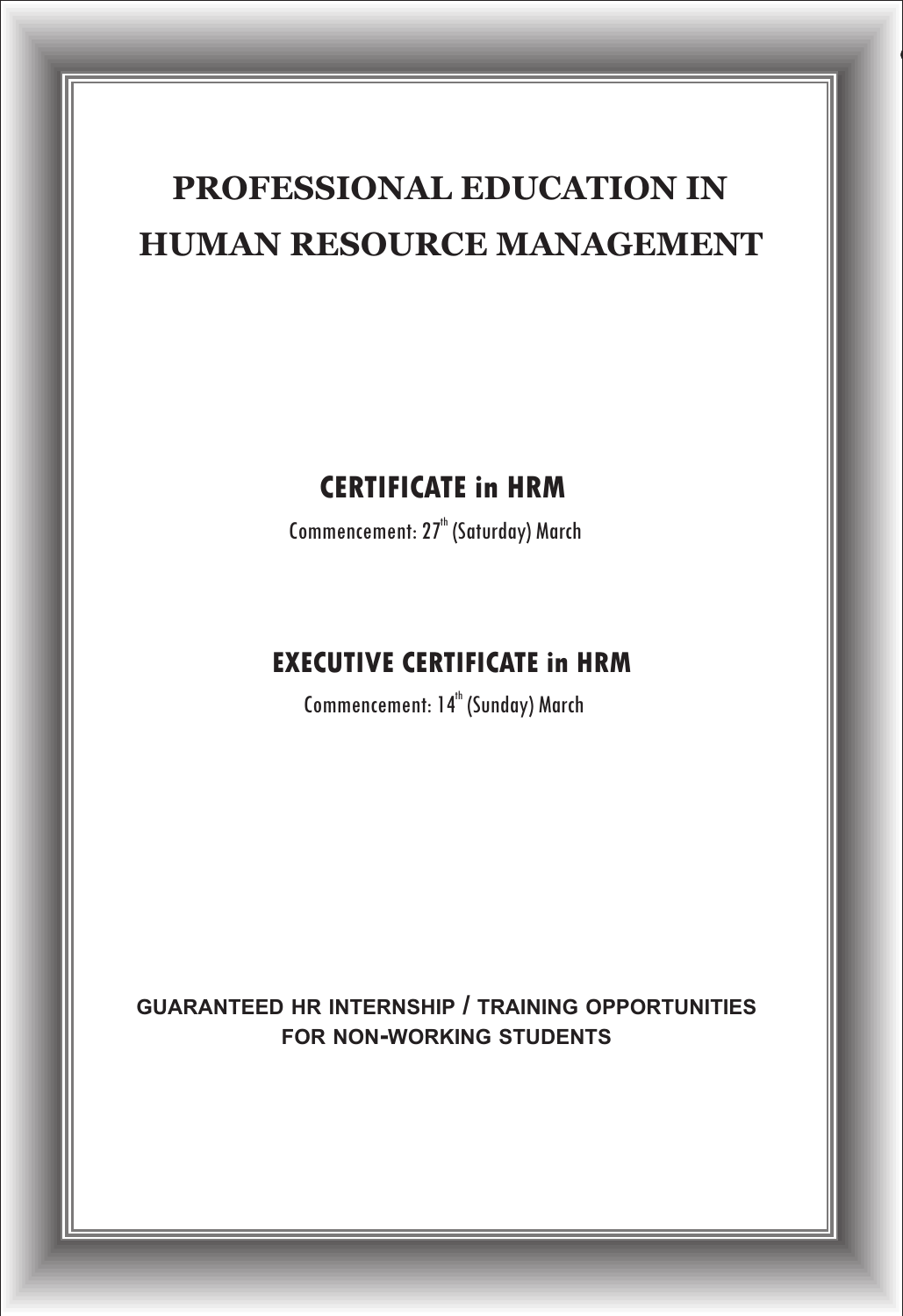# **HUMAN RESOURCE MANAGEMENT PROFESSIONAL EDUCATION IN**

#### **What is Human Resource Management?**

Human Resource Management (HRM) is all about systems, policies and management practices involved in recruitment, performance, development and compensation of employees to enable them to facilitate organisations to meet their goals. HRM plays an important role in assuring employee satisfaction, improving performance and enhancing productivity. HRM function is a key driver of organisation's competitive advantage and directly contributes to the organization's success. Modern HRM function goes far beyond the traditional personnel management function and today HR professionals play significant and emerging roles as human capital developers, strategic partners, functional experts and employee advocates in organisations.

Professional HR Managers are involved in (1) Human Resource Strategy Management (2) HR Planning and Talent Development (3) Recruitment Management (4) Organisation Development and Change (5) Learning Management (6) Performance Improvement (7) Employee and Industrial Relations and (8) Reward and Remuneration Systems.

It is important for any potential candidate aspiring to embark on a career in HR to acquire a strong knowledge and skill base on these modern dimensions of professional HR management in order to secure employment in good companies as well as to facilitate progression in their current positions.

#### **Why Professional Education in Human Resource Management is important?**

Progressive organisations look for persons with a solid professional education in HRM as they provide the thrust for performance improvement. Today's HR professionals (a) play a vital role in contributing to the strategic direction of the business; (b) provide a framework of performance measures and a system for monitoring performance (c) manage learning processes to facilitate skills and knowledge development required to ensure current and future business success (d) take the lead in fostering harmonious and productive relationships between employees and the company and (e) implement innovative practices to sustain the pursuit of continuous improvement at all levels.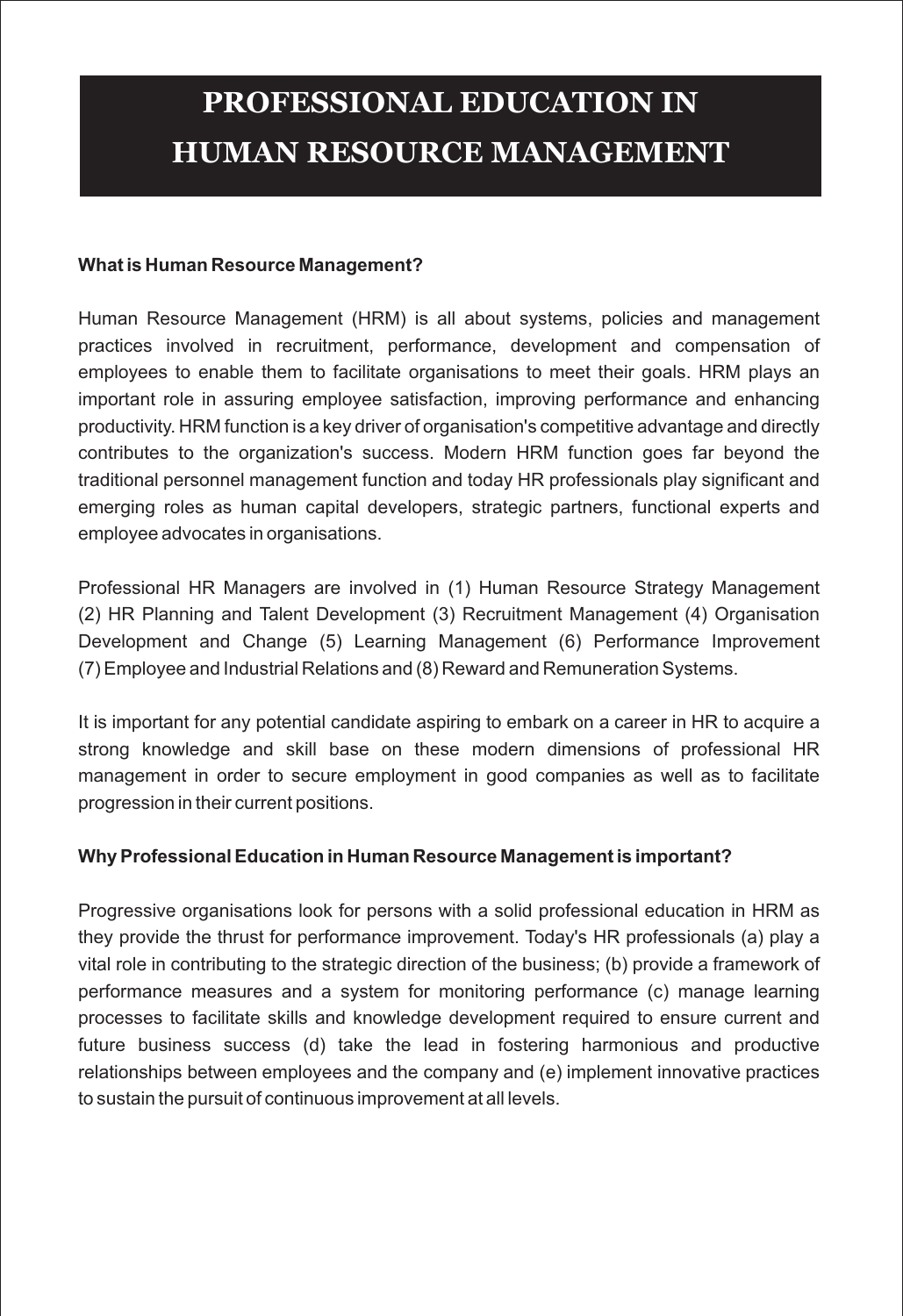#### **What is special about the Human Resource Management Institute? (HRMI)**

The primary objective of HRMI is to meet the professional education needs of young people who wish to enter the HR profession and for those who wish to learn about the latest developments in HRM to seek career progression and transition. The HRMI promoters have over 20 years experience in managing professional education institutes and the teaching faculty comprises of Sri Lanka's best known HR professionals and corporate role-models. The courses have been carefully structured to provide an ideal blend of theoretical HR knowledge with detailed insights into modern HR practices. HRMI provides a matchless combination of classroom lectures supplemented with several seminars to expose the students to modern HR practices and systems.

HRMI certification reflects the highest degree of professionalism and exposure to contemporary HR developments practiced in leading multinationals and top-Sri Lankan companies. The HRMI qualification is undoubtedly the passport for future employment and career advancement in Sri Lanka and overseas.

Our courses provide sufficient and comprehensive exposure to the subject and include modern training methods and technology to make learning interesting and memorable. Our modern facility located conveniently at the 'Nawala Junction' is spacious and well equipped to create the right ambience and environment for learning.

The institute is headed by Mr. Gihan Talgodapitiya who counts over 20 years of training and consulting experience and retained by over 300 leading organisations in Asia.

#### **OUR MISSION IS TO DEVELOP HR MANAGEMENT SKILLS IN SRI LANKA BY BRINGING TOGETHER TOP HR PROFESSIONALS TO TAKE A LEAD ROLE IN DEVELOPING THE NEXT GENERATION OF HR PRACTITIONERS.**



**Human Resource Management Institute** # 246, Nawala Road, Nawala. (Behind Perera and Sons at Nawala Junction) Tel : (94 - 11) 5335986 / 7, 7203334, 2806036, 0712724425 Fax : 2806036 Email : hrmi@gtasrilanka.com - www.gihantraining.com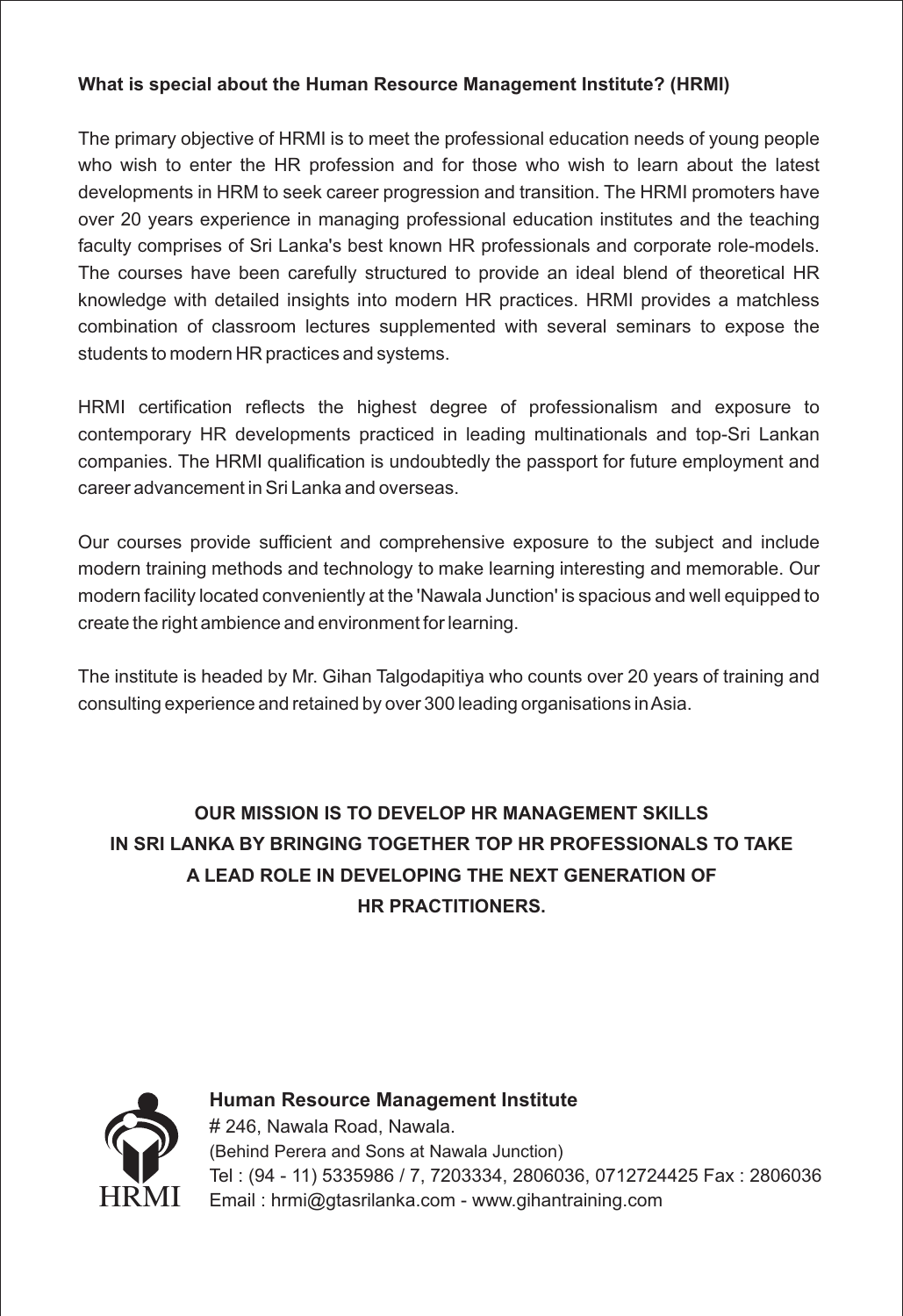#### **The Teaching Faculty**

- Mr Rohan Pandithakorralage, Director & Head of HR, Aitken Spence Group
- Mr Isuru Tillakawardana, Director and Head of HR, Hemas Holdings -
- Mr Stefan Moraes, Managing Director, 3<sup>rd</sup> Wave Group -
- Ms Deshika Rodrigo, Head of Human Resources, Standard Chartered Bank -
- Mr Anthony Jayaranjan, former Snr VP & Head of Learning & Devp, John Keells Holdings -
- Mr Nalin Pasqual, Group HR Manager, Asiri Hospitals -
- Colonel Raj Vijayasiri (rtd), Group Training Manager, Hemas Holdings -
- Mr Nandana Kanakaratne, former HR Business Partner, Unilever Sri Lanka -
- Mr Lalith P Athukorala, Consultant / former Manager HRD, Bodyline -
- Mr P J Ratnayake, former AGM (HR), Bank of Ceylon & Head of HR , Union Bank -
- Mr Mathiesha Mahamalage, Head of HRD, Star Garments
- Mr Quintus Siriwardena, Head of HR, Voguetex Group -
- Mr Gamini Jayasiri, Director, Garment Industry Management Institute -
- Mr Gihan Talgodapitiya, ILO Expert & Corporate Trainer / Director, HRMI -

#### **Guest Lecturers**

- Mr Dian Gomes, CEO MAS Intimates & Group Director, MAS Holdings -
- Mr Kishu Gomes, Managing Director, Chevron Lubricants Lanka -
- Mr Chitral Amarasiri, Chief HR Officer, Commercial Bank -
- Mr Rajeeve Goonetileke, Director, GlaxoSmithKline Sri Lanka -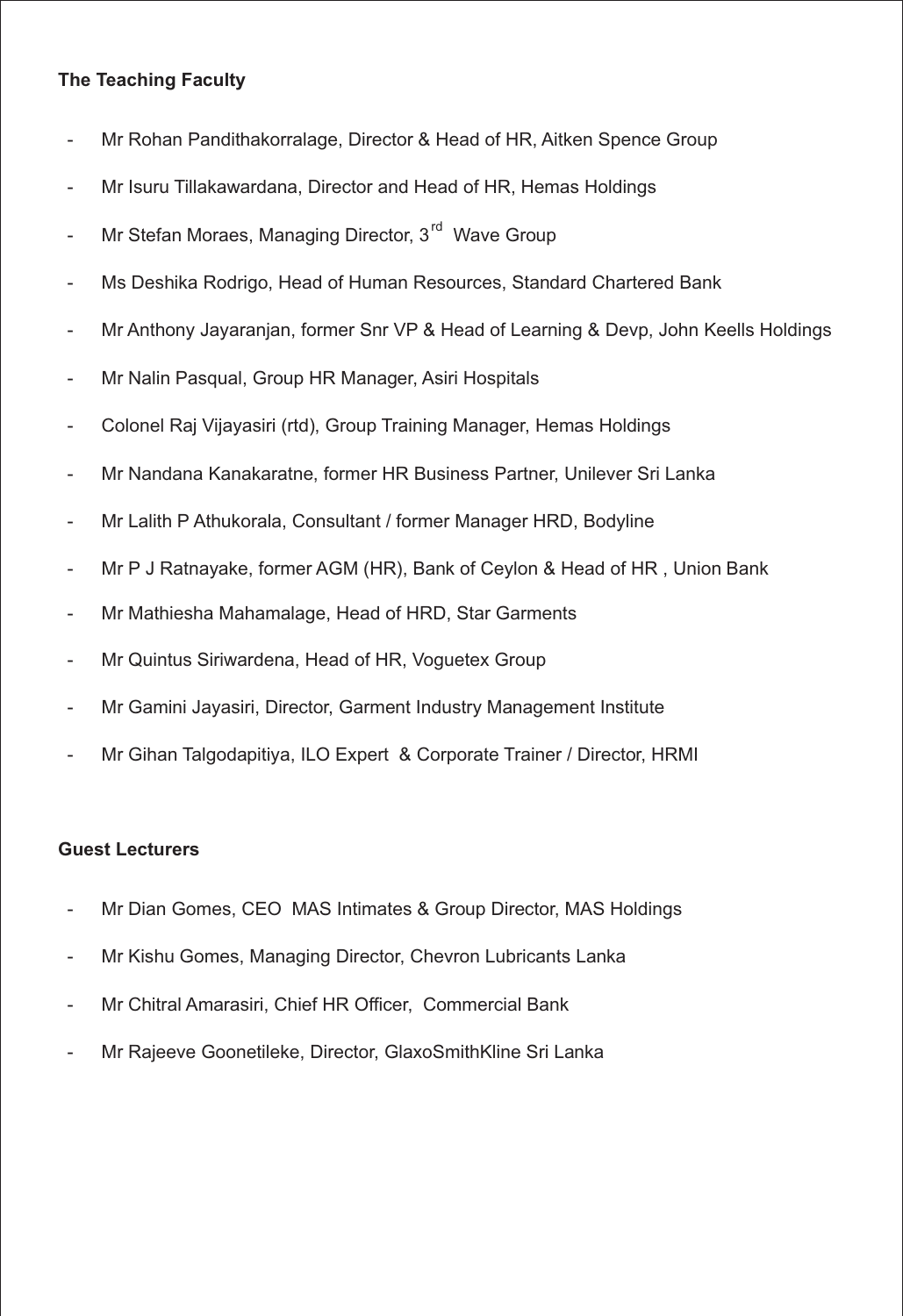#### **CERTIFICATE IN HUMAN RESOURCE MANAGEMENT**

Acomprehensive application course for school leavers to embark on a HR career and qualify for an executive position within a short period of time. This course is also ideal for those employed and planning to shift to a HR career. Course contents provide a well designed balance between theory and practice to enable the participants to easily merge into an HR Department which will be preferred by many employers. Students have the freedom to do their projects and sit for examination in Sinhala or English medium.

This course is an intelligent option for all employed in junior positions, fresh graduates and under-graduates to enhance their employability in the competitive job market.

- 1. Introduction to Management
- 2. Introduction to HRM
- 3. Job Analysis, Job Descriptions & Job Specifications
- 4. Recruitment & Selection
- 5. Induction and Orientation
- 6. Training and Development
- 7. Performance Management
- 8. Remuneration & Rewards
- 9. Introduction to Sri Lanka Labour Law
- 10. Disciplinary Procedures
- 11. Absenteeism & Labour Turnover
- 12. Terminations & Retrenchments
- 13. Industrial Relations
- 14. Conflict Handling & Grievance Procedures
- 15. Collective Agreements, Employee Councils & Trade Unions
- 16. Occupational Health & Safety

| <b>Medium</b>                     | : Sinhala / English mixed                                  |                  |
|-----------------------------------|------------------------------------------------------------|------------------|
| <b>Minimum Entry Requirements</b> | : GCE (O/L) 5 credits - 6 passes including Mathematics     |                  |
|                                   | OR 2 years working experience                              | <b>We Accept</b> |
| <b>Duration</b>                   | : 3 months - Saturday                                      |                  |
| Time                              | $:8.45$ am - 1.30 pm                                       |                  |
| <b>Course Fees</b>                | : Rs. $15,000/- + \text{VAT } 12\% = \text{Rs. } 16,800/-$ | <b>VISA</b>      |
|                                   | (Payable by Instalments)                                   | <b>EXPRESS</b>   |
| <b>Commencement</b>               | :27 <sup>th</sup> (Saturday) March                         |                  |

#### **IN-PLANT TRAINING CAN BE ARRANGED FOR NON WORKING STUDENTS**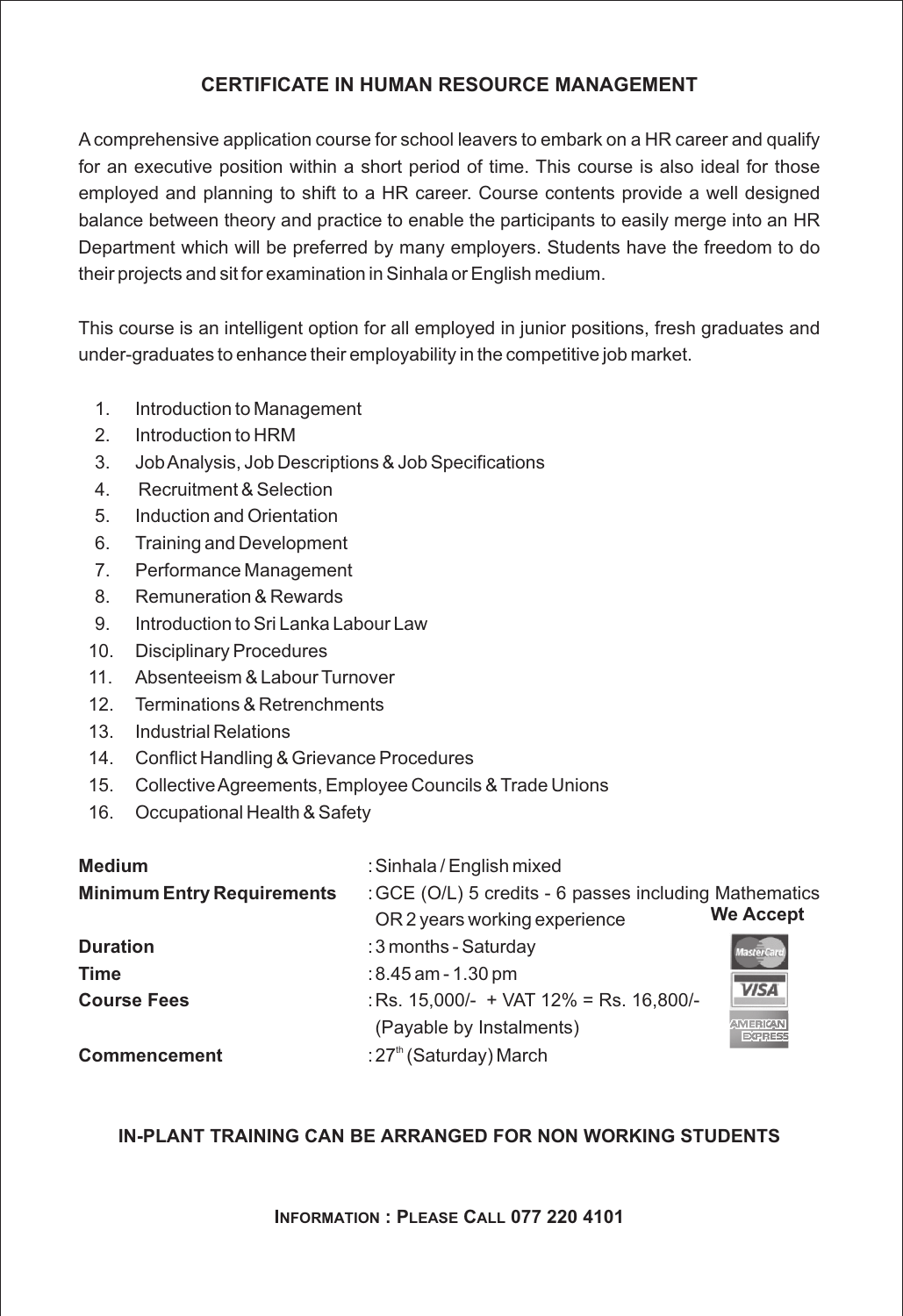#### **EXECUTIVE CERTIFICATE IN HUMAN RESOURCE MANAGEMENT**

Ablend of HR Theory and HR Applications comprehensively covering conventional as well as modern HR concepts and practices to enable those already employed in HR related work to make a strong claim for career progression into HR Management positions. An ideal programme for ambitious individuals planning to make a career transition to HR. There will be many interactive sessions using adult training techniques to reinforce learning and to demonstrate real life applications. All lectures will be presented by Sri Lanka's top-most HR & Corporate Training professionals.

- 1. Role of HR Management in progressive organisations
- 2. Introduction to Management and Leadership
- 3. Contemporary Management
- 4. Recruitment & Selection
- 5. Job Analysis, Job Descriptions & Job Specifications
- 6. Induction, Training & Development
- 7. Reward Management
- 8. Performance Management
- 9. Career Development & Succession Planning
- 10. Disciplinary Procedures , Terminations & Retrenchments
- 11. Collective Agreements, Employee Councils & Trade Unions
- 12. Absenteeism & Labour Turnover
- 13. Insights in to Strategic Management
- 14. Strategic HRM Concepts & Practices
- 15. HR Planning and HR Scorecards & Key Performance Indicators (KPIs)
- 16. HR Policies and Procedures
- 17. Employee Welfare and Health & Safety
- 18. HR Business Partnering
- 19. Climate Surveys
- 20. HR Information Systems
- 21. Corporate Social Responsibility

| <b>Medium</b>                     | : English                                              |                   |  |
|-----------------------------------|--------------------------------------------------------|-------------------|--|
| <b>Minimum Entry Requirements</b> | : 2 years Executive experience OR HR Foundation        |                   |  |
|                                   | certificate from a recognized institution OR Graduates |                   |  |
|                                   | OR CIM - CIMA - ICA - ABE - AAT part qualification     |                   |  |
| <b>Duration</b>                   | : 4 months - Sundays                                   | <b>We Accept</b>  |  |
| Time                              | : $8.45$ am - $1.30$ pm                                |                   |  |
| <b>Course Fees</b>                | : Rs. $18,000/- +$ VAT $12\% =$ Rs. 20,160/-           | <b>MasterCard</b> |  |
|                                   | (Payable by Instalments)                               | <b>VISA</b>       |  |
| <b>Commencement</b>               | :14 <sup>th</sup> (Sunday) March                       | <b>EXPRESS</b>    |  |

**INFORMATION : PLEASE CALL 077 220 4101**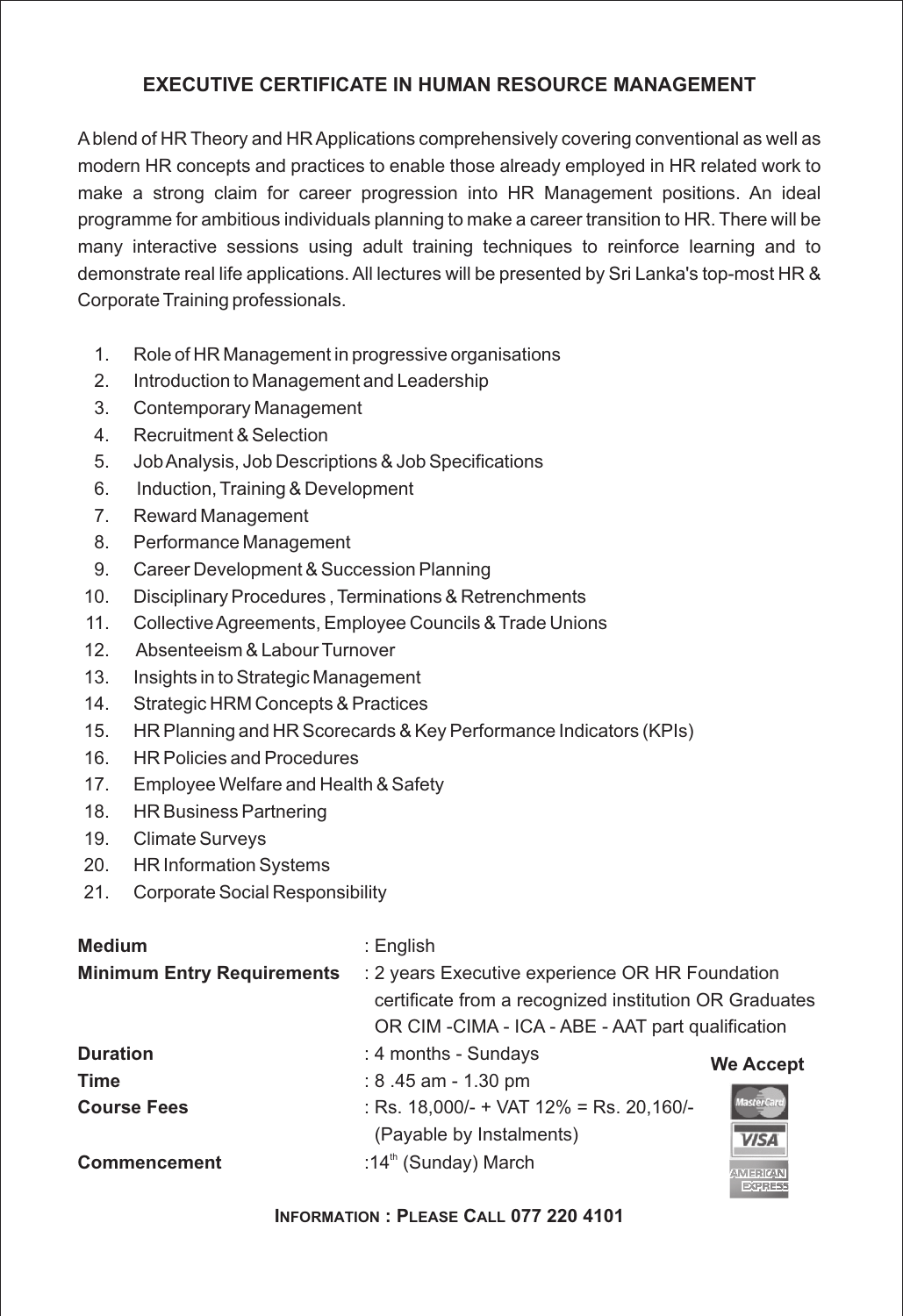#### **Students from the following organisations are enrolled in HRMI courses**

Aitken Spence Alliance Development Trust Asian Finance Asiri Surgical Hospital Assetline Leasing **Brandix** Cantus Company **CBL** Ceylinco Cisco Ceylon Bible Society Civil Security Dpt COCCO Lanka Concord Ventures Crystal Martin Ceylon Derana TV Dialog Telekom Eagle Insurance EAM Malibal Textiles Econopack International Edna Emerchemie NB Ceylon EMR Relations Essence Lanka Far Shipping – Hemas Fashion Bug Gateway Apparels Global Tea Bags

Haikawa Industries Hands International Happy Apparels Hapugastenne Plantations HDDES Extracts Hela Clothing **HSBC** ICICI Bank **Informatics** Infortechs Janashakthi Insurance Jinasena Agri Machinery Jinasena Ltd Jinasena Pumps Ltd Keells Business Systems Lanka Bell Lanka Mount Castle Lanka Ventures Maliban Biscuits Marine Transport Services MAS Linea Aqua Medical Teams International Melbourne Textile Washing Plant **Metropolitan** Microimage Mihin Lanka National Construction Asso'n

Palm Village Hotel Panasian Power Ranmudu Valley Resort Royal Colombo Golf Club Rurl Marketing Ruvi Marketing Sea Consortium Semini Motors Shermans Logistics Sierra Construction Sierra Telecom SL Air Force SI Navy SL Police Academy Southwest Apparel Sri Lanka Telecom St. Theresa's Church Stassen Exports Suntel Swiss Labour Assistance Taj Exotica The Finance Co The Open University Tokyo Cement TT Services Lanka Waters Edge

**Free !**



Human Resource Management by Scott A Snell - Professor & Director of Executive Education, Cornell University & George W Bohlander – Professor of Management Arizona State University **600 page Text Book free for those enrolling for EXECUTIVE CERTIFICATE IN HUMAN RESOURCE MANAGEMENT COURSE before 6<sup>th</sup> March** 

**Degree in HRM** 

**Higher National Diploma in HRM**

**Executive Certificate in HRM**

**Certificate in HRM**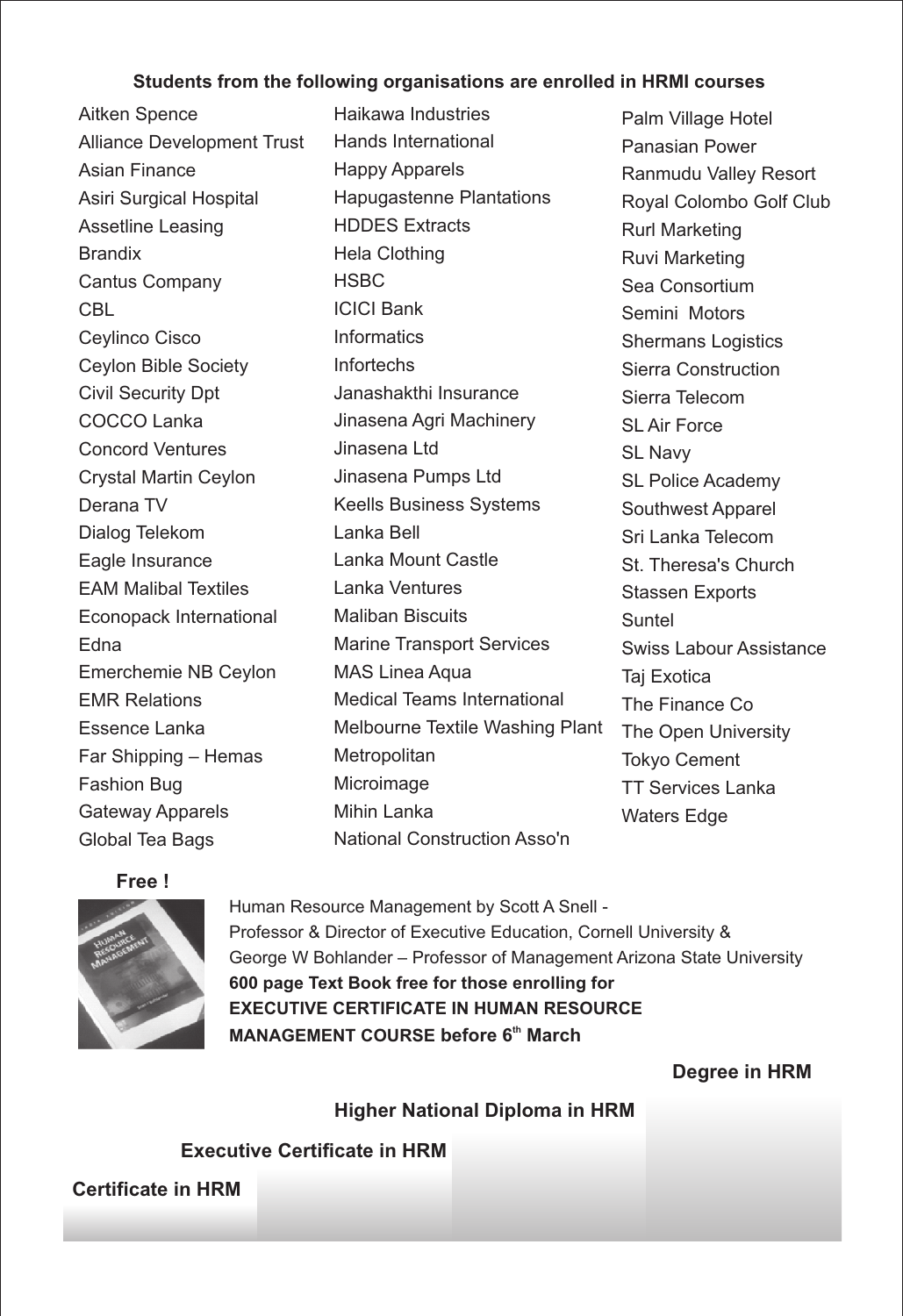#### **EMPLOYABILITY DEVELOPMENT TRAINING**

# **EXECUTIVE CERTIFICATE IN OFFICE ADMINISTRATION**

**10 week Intensive Competency Development Certificate Programme to Enable Broadening of Employment Opportunities**

#### For whom:

For those who have opted for early retirement or lost employment due to recent economic crisis

For those who wish to expand their competencies in order to enhance employability

For those who have returned from overseas employment

For those who are unable to find employment in their specialised field of activity

For those who anticipate career crisis or loss of employment due to variety of reasons

| <b>Medium</b>       | : Sinhala / English mixed                 |                  |
|---------------------|-------------------------------------------|------------------|
| <b>Duration</b>     | : 10 weeks - Every Saturday               | <b>We Accept</b> |
| Time                | : 8.45 am $-$ 1.30 pm                     | Master Card      |
| <b>Course Fees</b>  | : Rs. 17, 500/- + VAT 12% = Rs. 19, 600/- | <b>VISA</b>      |
|                     | (payable in 2 Instalments)                |                  |
| <b>Commencement</b> | : 24 <sup>th</sup> (Saturday) April       |                  |

**INFORMATION : PLEASE CALL 077 220 4101, 077 786 8959, 071 272 4425**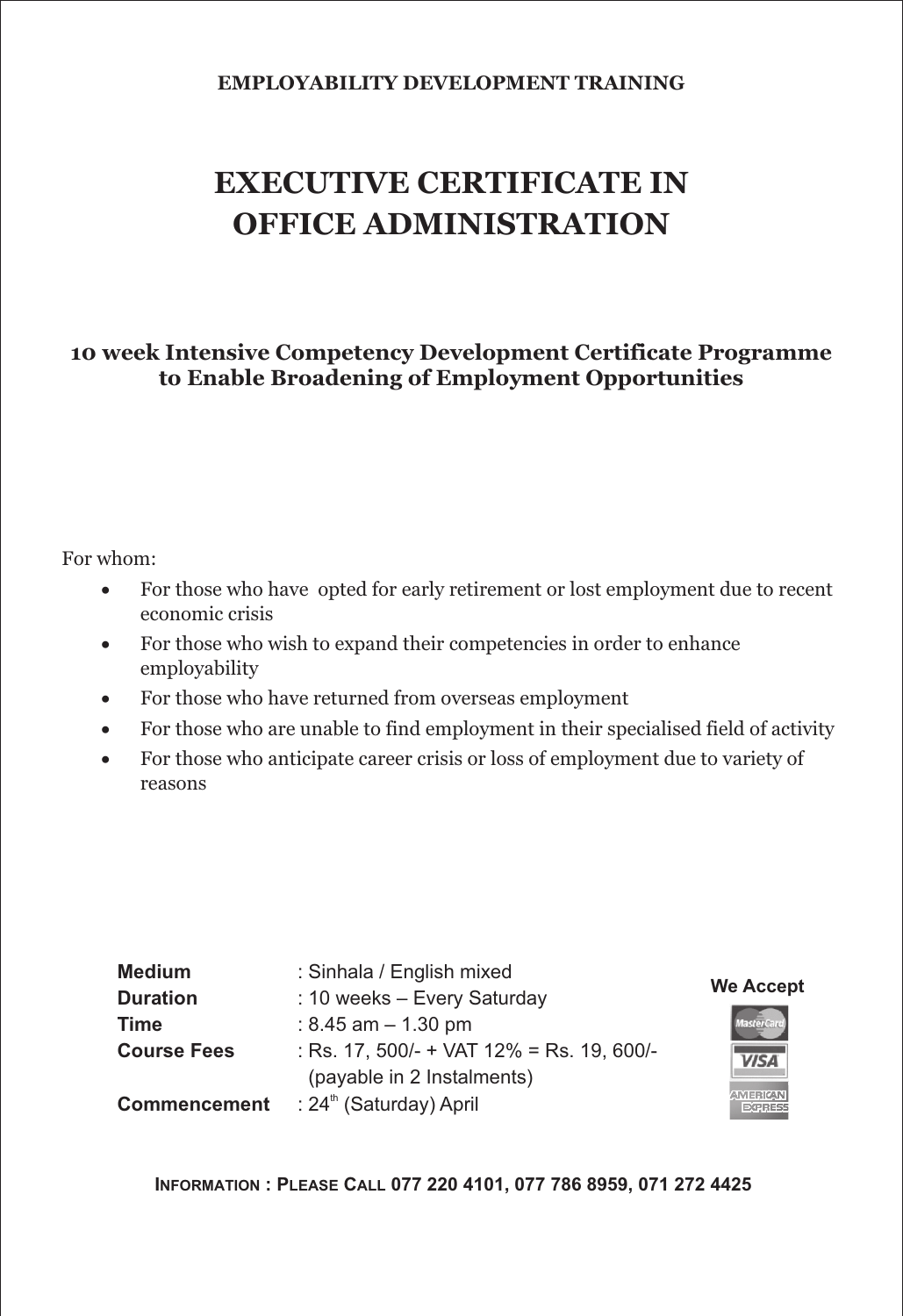#### **EXECUTIVE CERTIFICATE IN OFFICE ADMINISTRATION**

Course Content:

#### **HR/ Administration**

- . How to raise a job requisition
- . How to identify the best recruitment source
- . How to draft a job advertisement
- . How to conduct a recruitment interview
- . How to conduct performance interviews
- . How to draft disciplinary procedures
- . How to conduct preliminary investigations
- . How to draft a letter of appointment
- . How to comply with statutory requirements for payroll administration
- . How to comply with statutory requirements for health & safety procedures
- . How to handle internal & external complaints
- . How to handle staff grievances
- . How to resolve conflicts
- . How to maintain personnel records
- . How to draft HR manuals/ employee hand books
- . How to handle telephone calls efficiently
- . How to develop building & equipment
- maintenance schedules

#### **Transport**

- . How to schedule transport facilities cost effectively
- . How to maintain and upkeep vehicles
- . How to recruit drivers
- . How to maintain records on fuel consumption / maintenance / servicing
- . How to draft vehicle maintenance checklists
- . How to outsource vehicles
- . How to comply with statutory
- requirements for vehicles and transport . How to decide purchasing of a vehicle
- . How to roster drivers
- . How to handle accidents

#### **Security**

- . How to identify and assess risks / vulnerabilities
- . How to deploy security personnel effectively
- . How to determine security personnel needs
- . How to conduct fire programmes / evacuation programmes
- . How to conduct preliminary investigations
- . How to liaise with external authorities
- . How to devise security plans/procedures to prevent internal theft /frauds/ crimes.
- . How to devise contingency plans
- . How to maintain good rapport with customers and visitors

#### **Cash Management**

- . How to maintain a petty cash book
- . How to reimburse petty cash imprest
- . How to check purchases, receipts & documents
- . How to approve payments
- . How to manage debtors and creditors **Stores**
- . How to record receipts and issues
- . How to authorize issues and issuing guidelines
- . How to segregate stacking and storage of items
- . How to plan stocks accurately and stock just the right quantities
- . How to implement visual management practices & 5 S systems in storage
- . How to control theft and shrinkage of inventories
- . How to do physical stock verifications
- . How to dispose non valuable and obsolete items

#### **Purchasing**

- . How to call quotations and handle competitive biddings
- . How to decide the method of ordering
- . How to select the best suppliers
- . How to prepare supplier scorecards
- . How to negotiate with suppliers
- . How to follow up deliveries
- . How to optimize supplier relationships
- . How to identify areas of potential savings in purchasing
- . How to establish standard purchasing procedures

#### **Office Correspondence & Emails**

- . How to improve letter writing skills
- . How to write business letters in a professional manner
- . How to prepare filing indexing and cataloguing standards
- . How to manage correspondence distribution
- . How to manage ownership and control of documents
- . How to handle E-mails efficiently
- . How to write professional emails and general principles of writing emails
- . How to create rapport and warmth through email writing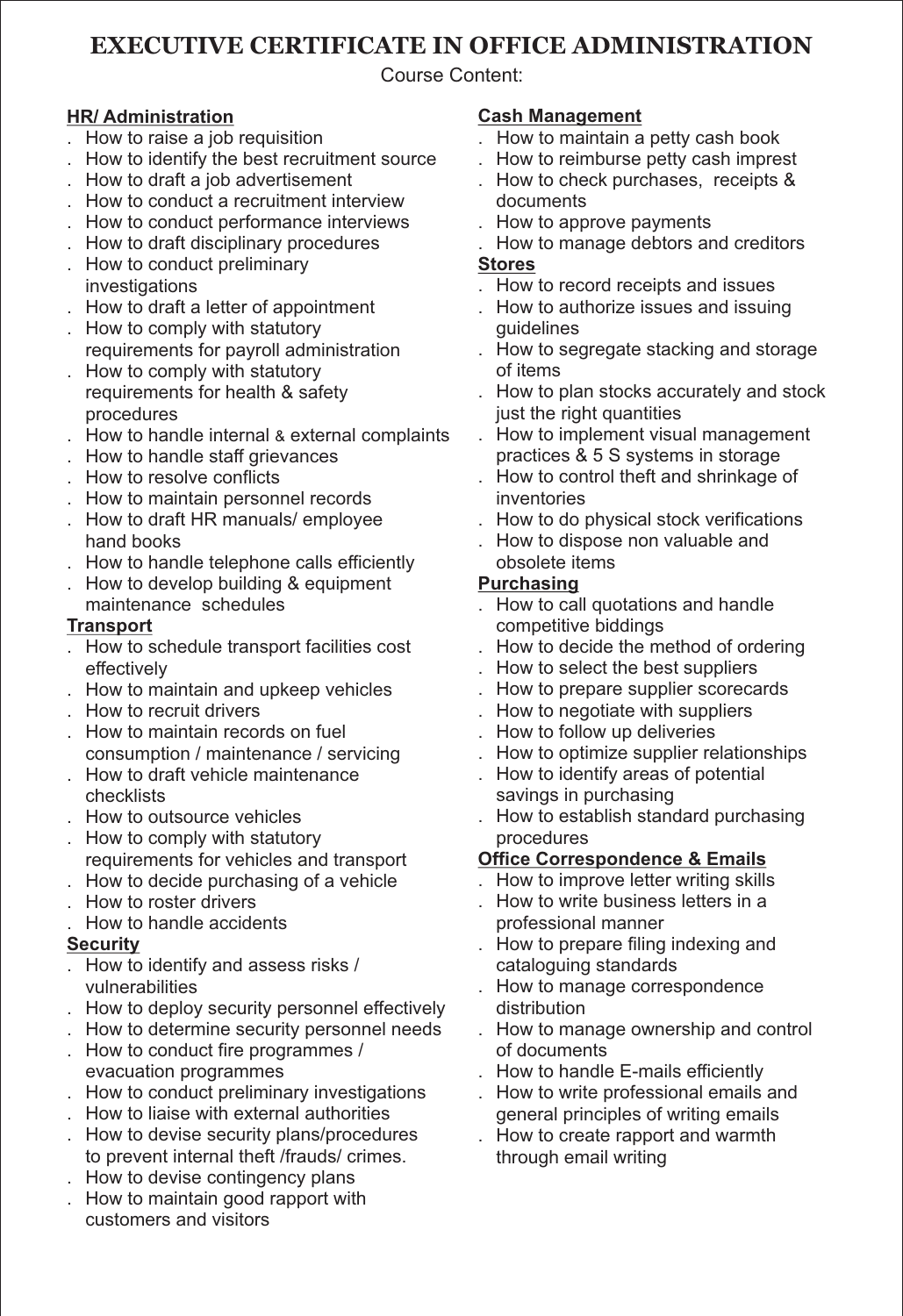#### **ENROLMENT FORM**

#### COURSE:PLEASE Ø

| CERTIFICATE IN HUMAN RESOURCE MANAGEMENT           |  |
|----------------------------------------------------|--|
| EXECUTIVE CERTIFICATE IN HUMAN RESOURCE MANAGEMENT |  |
| EXECUTIVE CERTIFICATE IN OFFICE ADMINISTRATION     |  |

| Name<br>Permanent<br>Address<br>NIC No                                                                                                                           |                                          |  |  |
|------------------------------------------------------------------------------------------------------------------------------------------------------------------|------------------------------------------|--|--|
|                                                                                                                                                                  |                                          |  |  |
| Email                                                                                                                                                            |                                          |  |  |
| <b>Educational Qualifications:</b>                                                                                                                               | Professional Qualifications ( If any ) : |  |  |
|                                                                                                                                                                  |                                          |  |  |
|                                                                                                                                                                  |                                          |  |  |
| Work Experience (If any):                                                                                                                                        |                                          |  |  |
|                                                                                                                                                                  | for Office Use Only                      |  |  |
|                                                                                                                                                                  | Batch No. :<br>Enrolment No:             |  |  |
|                                                                                                                                                                  | <b>Fees Paid</b><br>Rs.                  |  |  |
|                                                                                                                                                                  | Paid On  /  /201  Receipt No.            |  |  |
|                                                                                                                                                                  | Remarks:                                 |  |  |
| Signature                                                                                                                                                        |                                          |  |  |
| Date                                                                                                                                                             |                                          |  |  |
| How did you come to know about HRMI<br>Paper Ad $\square$ , Email $\square$ , Friend $\square$ , Past Student $\square$ , Other $\square$ (Please specify below) |                                          |  |  |
| VAT Registration No: 552723112 7000                                                                                                                              |                                          |  |  |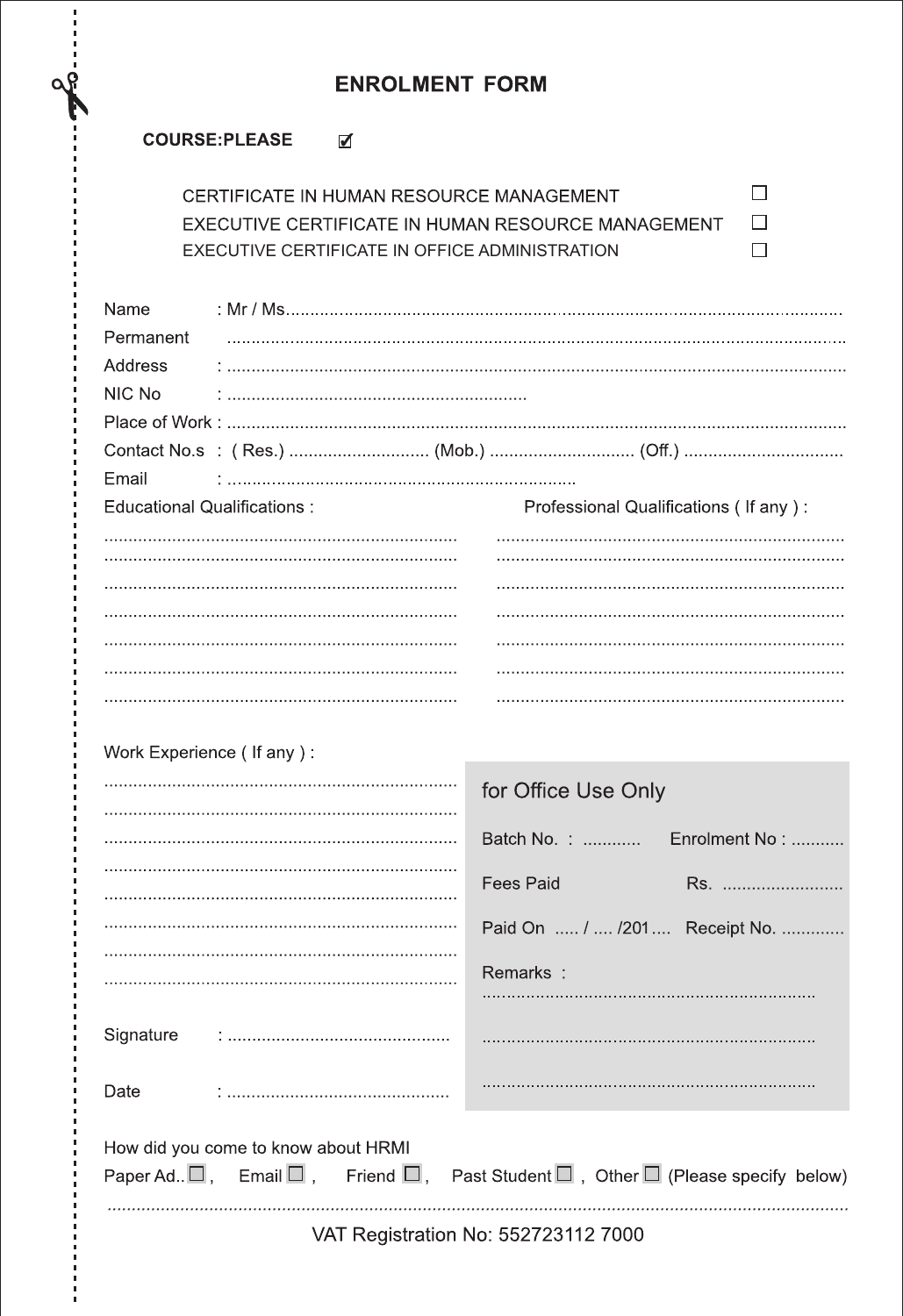# **Healthy Employees, Healthier Employers**



# **A healthy employee is a productive employee**

Therefore health and wellness is something that should be woven into your company's culture.

Partner with the **ASIRI Wellness Center** to promote healthy lifestyles for your employees and their families.

We will tailor-make a special programme just for you!

We specialize in:

#### **Well Woman /Well Man Health Packages & Family Packages**

Other services include:

- x Medical Investigations
- x Occupational Health
- x Psychological Assessments
- x Dietary Habits
- x Physiotherapy
- x Rehabilitation
- x Counseling for Work Place Stress
- x Family Planning
- x Genetic Consultations
- x Sports Medicine
- x Andropause (for men)

Call us now on **4542818** or **4542819** or email us *corporatehealth@asiri.lk*

**ASIRI Surgical Hospital 21, Kirimandala Mawatha Narahenpita, Colombo 5**